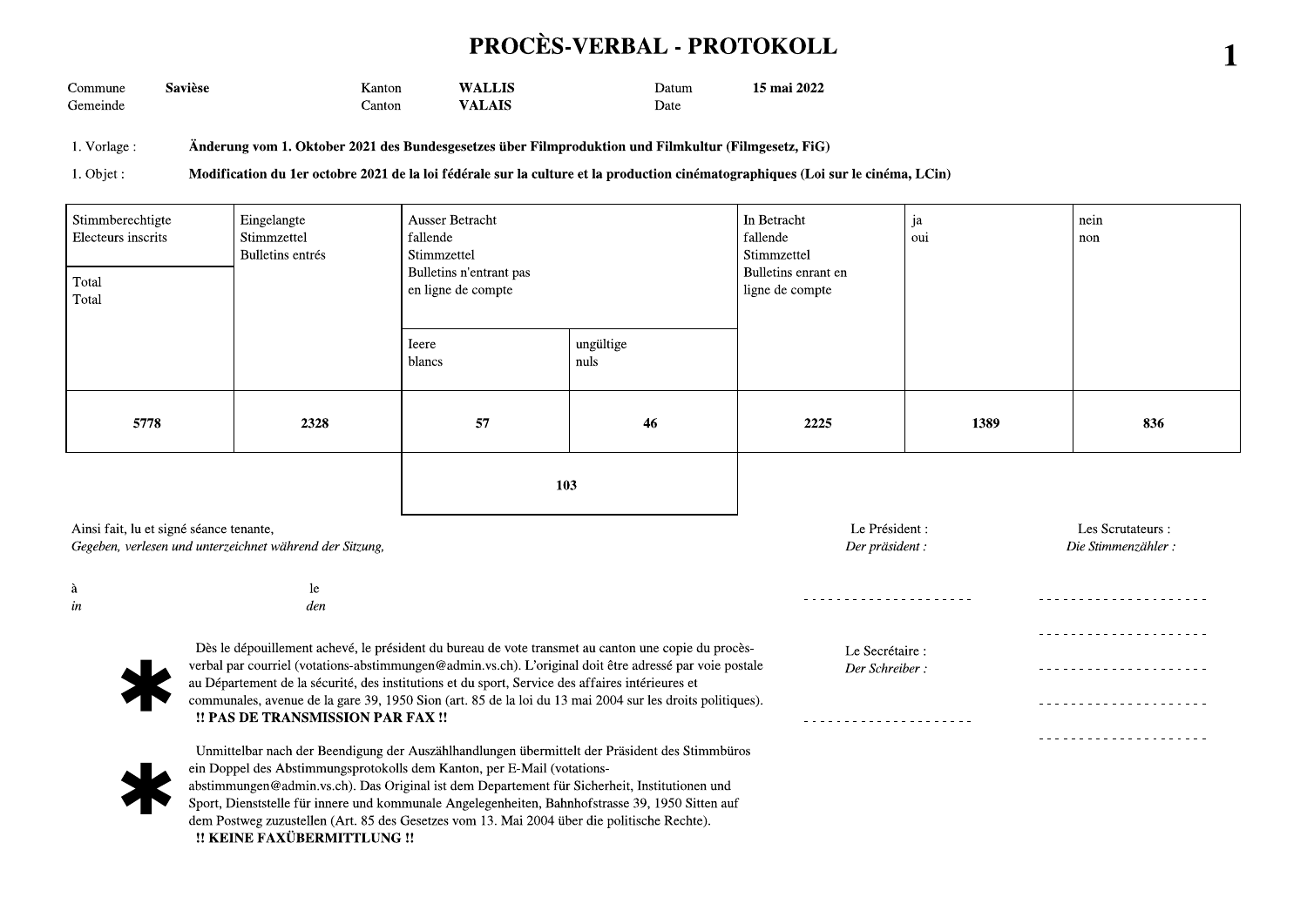## PROCÈS-VERBAL - PROTOKOLL

| ∽<br>Commune | . .<br>saviese | anton | T I IS<br><b>XXZ A</b> | 'Jatum | 2022<br>$\overline{\phantom{0}}$<br>15 mai |
|--------------|----------------|-------|------------------------|--------|--------------------------------------------|
| Gemeinde     |                | antor | .                      | Date   |                                            |

2. Vorlage: Änderung vom 1. Oktober 2021 des Bundesgesetzes über die Transplantation von Organen, Geweben und Zellen (Transplantationsgesetz)

2. Objet : Modification du 1er octobre 2021 de la loi fédérale sur la transplantation d'organes, de tissus et de cellules (Loi sur la transplantation)

| Stimmberechtigte<br>Electeurs inscrits<br>Total<br>Total                                                                                                                                                                                                                                                           | Eingelangte<br>Stimmzettel<br>Bulletins entrés                                                                                                                                                                                                                                                                                                                                 | Ausser Betracht<br>fallende<br>Stimmzettel<br>Bulletins n'entrant pas<br>en ligne de compte |                   | In Betracht<br>fallende<br>Stimmzettel<br>Bulletins enrant en<br>ligne de compte | ja<br>oui | nein<br>non                             |  |
|--------------------------------------------------------------------------------------------------------------------------------------------------------------------------------------------------------------------------------------------------------------------------------------------------------------------|--------------------------------------------------------------------------------------------------------------------------------------------------------------------------------------------------------------------------------------------------------------------------------------------------------------------------------------------------------------------------------|---------------------------------------------------------------------------------------------|-------------------|----------------------------------------------------------------------------------|-----------|-----------------------------------------|--|
|                                                                                                                                                                                                                                                                                                                    |                                                                                                                                                                                                                                                                                                                                                                                | <b>I</b> eere<br>blancs                                                                     | ungültige<br>nuls |                                                                                  |           |                                         |  |
| 5778                                                                                                                                                                                                                                                                                                               | 2328                                                                                                                                                                                                                                                                                                                                                                           | 45                                                                                          | 39                | 2244                                                                             | 1686      | 558                                     |  |
|                                                                                                                                                                                                                                                                                                                    |                                                                                                                                                                                                                                                                                                                                                                                | 84                                                                                          |                   |                                                                                  |           |                                         |  |
| Ainsi fait, lu et signé séance tenante,<br>Gegeben, verlesen und unterzeichnet während der Sitzung,                                                                                                                                                                                                                |                                                                                                                                                                                                                                                                                                                                                                                |                                                                                             |                   | Le Président :<br>Der präsident :                                                |           | Les Scrutateurs :<br>Die Stimmenzähler: |  |
| à<br>in                                                                                                                                                                                                                                                                                                            | le.<br>den                                                                                                                                                                                                                                                                                                                                                                     |                                                                                             |                   |                                                                                  |           |                                         |  |
| Dès le dépouillement achevé, le président du bureau de vote transmet au canton une copie du procès-<br>verbal par courriel (votations-abstimmungen@admin.vs.ch). L'original doit être adressé par voie postale<br>au Département de la sécurité, des institutions et du sport, Service des affaires intérieures et | Le Secrétaire :<br>Der Schreiber:                                                                                                                                                                                                                                                                                                                                              |                                                                                             |                   |                                                                                  |           |                                         |  |
| communales, avenue de la gare 39, 1950 Sion (art. 85 de la loi du 13 mai 2004 sur les droits politiques).<br>!! PAS DE TRANSMISSION PAR FAX !!                                                                                                                                                                     |                                                                                                                                                                                                                                                                                                                                                                                |                                                                                             |                   |                                                                                  |           |                                         |  |
|                                                                                                                                                                                                                                                                                                                    | Unmittelbar nach der Beendigung der Auszählhandlungen übermittelt der Präsident des Stimmbüros<br>ein Doppel des Abstimmungsprotokolls dem Kanton, per E-Mail (votations-<br>abstimmungen@admin.vs.ch). Das Original ist dem Departement für Sicherheit, Institutionen und<br>Sport, Dienststelle für innere und kommunale Angelegenheiten, Bahnhofstrasse 39, 1950 Sitten auf |                                                                                             |                   |                                                                                  |           |                                         |  |

Sport, Dienststelle für innere und kommunale Angelegenheiten, Bahnhofstrasse 39, 1950 Sitten auf dem Postweg zuzustellen (Art. 85 des Gesetzes vom 13. Mai 2004 über die politische Rechte). !! KEINE FAXÜBERMITTLUNG !!